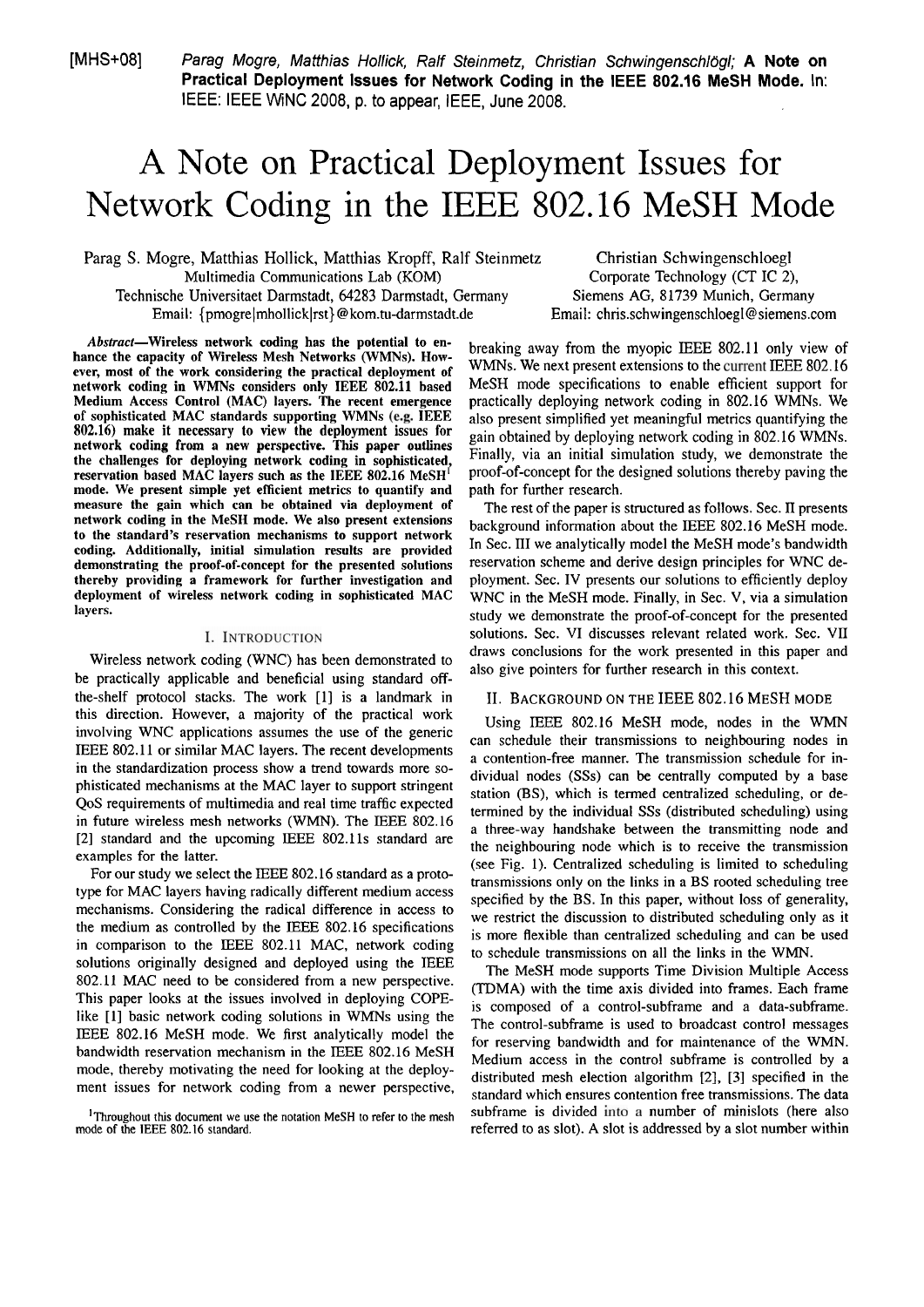the data subframe and the frame number for the data subframe. To enable individual nodes to schedule transmissions in a contention-free manner, for each slot (per individual frame) a status is maintained by all the nodes. The slot status reflects the type of actions (reception, transmission or both) which can be scheduled by the node in the given slot. The standard specifies four different slot states: Available (av), Transmit Available (tav), Receive Available (rav), Unavailable (uav). Nodes can negotiate (schedule) future transmissions in slots with status  $av$  or  $tav$ . Nodes are able to receive and hence grant future transmissions from neighbours to themselves in slots with status av or rav. Slots with status uav may not be used for scheduling future transmissions or receptions. Nodes update their local slot states by keeping track of their own reservations, and by overhearing the three-way handshake control messages sent by their neighbouring nodes. Assuming that all the nodes initially had all slots with status  $av$ , Fig. 1 (b) shows the status of the reserved slots at the neighbouring nodes of the sender and the receiver after a transmission has been scheduled between them using the three way handshake shown in Fig. 1 (a).



Using the three-way handshake slots are reserved for the transmission, here from node  $N_1$  to  $N_2$  for a certain number of frames. A reservation is given a set of (frame-range, minislot-range) tuples. Where the frame-range and minislotrange identify a contiguous range of frames and minislots, respectively. The standard pennits the frame-range to be selected not arbitrarily but from a set of permitted values (e.g. I frame, 2 contiguous frames etc.). It is also possible to reserve the set of minislots for an infinite number of frames from a given frame number onwards, where the reservation must then be explicitly cancelled to free the reservation. This latter special case of reservation is denoted by us as a persistent reservation. Additional details about the MeSH mode and the data structures and control messages used can be found in the standard [2]. To make the material more accessible to readers unfamiliar with the MeSH mode, we provide a detailed overview of the MeSH mode specification in **[4].** 

## 111. IMPLICATIONS OF THE IEEE 802.16 RESERVATlON MECHANISM FOR NETWORK CODING

In the previous section we briefly outlined the functioning of the MeSH mode's distributed scheduling. We now look at the pitfalls in implementing COPE-like **[I]** practical network coding solutions in the WMN using the MeSH mode. A core principle of COPE's packet coding algorithm is to not delay the transmission of packets just for the sake of enabling coding of packets. This is most important especially for the case of delay sensitive applications and multimedia traffic which is expected to be the core beneficiary of the sophisticated QoS features offered by the MeSH mode. COPE can code and transmit packets as soon as a set of matching codable packets are available at the transmitting node. This is not the case for the MeSH mode due to its reservation based nature. To understand the former issue we next look at the reservation of slots in the MeSH mode using distributed scheduling in detail. Transmissions in the MeSH mode are scheduled in a contention-free manner using explicit reservation of slots for individual links before transmission of data on those links.

TABLE I MODEL PARAMETERS FOR DlSTRlBUTED SCHEDULING

| Parameter      | Interpretation of parameter                                 |
|----------------|-------------------------------------------------------------|
|                | Num. of slots for distributed scheduling in a frame         |
| d              | Num. of slots to be reserved (demand)                       |
| $\tau$         | Num. of slots suitable for scheduling transmission at       |
|                | the sender (status $av$ or $tav$ )                          |
| К              | Num. of receivers to which the transmission is to be        |
|                | scheduled                                                   |
| k              | $1 \cdots K$ , index for intended receivers respectively    |
| $R_k$          | Num. of slots suitable for reception at receiver k (status) |
|                | $av$ or $rav$ )                                             |
| $C_T, C_{R_L}$ | respectively<br>$T \mid \mid \cdot \mid R_k$                |

Let us consider the parameters outlined in Tab. I for our analysis. Consider that the parameters hold for a given frame. Let  $K$  be the number of neighbours (identified individually by their index  $k$ ) which should receive the coded packet. This subset of neighbours is selected by looking at the next-hops of the packets available for coding sirnilar to COPE. As we cannot transmit data to neighbours without reserving bandwidth for the transmission, we first need to reserve sufficient bandwidth for the multicast transmission. Here, we face the first pitfall, the MeSH mode does not support mechanisms to reserve multicast bandwidth, and this is so not without reason. Assume that we use enhanced handshake procedures to allow us to reserve multicast bandwidth. Consider that we need to reserve  $d$  slots for the transmission, in say a given frame having the parameters as shown in Tab. I. Let  $S_T$  and  $S_k$ denote the set slots suitable for scheduling at the transmitter and at receiver  $k$ , respectively. For the transmitter to be able to successfully negotiate and reserve the same  $d$  slots for the multicast transmission to the **K** receivers we require that,  $|(S_T \cap S_k)| \geq d$ , for all k. For the given model parameters, using counting theory we derive the probability that a comrnon set of  $d$  slots for the transmission is available as given by Eq. (1).

$$
P_{succ}^{K} = \frac{C_T \prod_{k} \sum_{j=d}^{\min(T,R_k)} {T \choose j} {N-T \choose R_k-j}}{C_T \left(\prod_{k} C_{R_k}\right)}
$$
(1)

Fig. 2(a) shows the success probability  $(P_{succ}^K)$  given by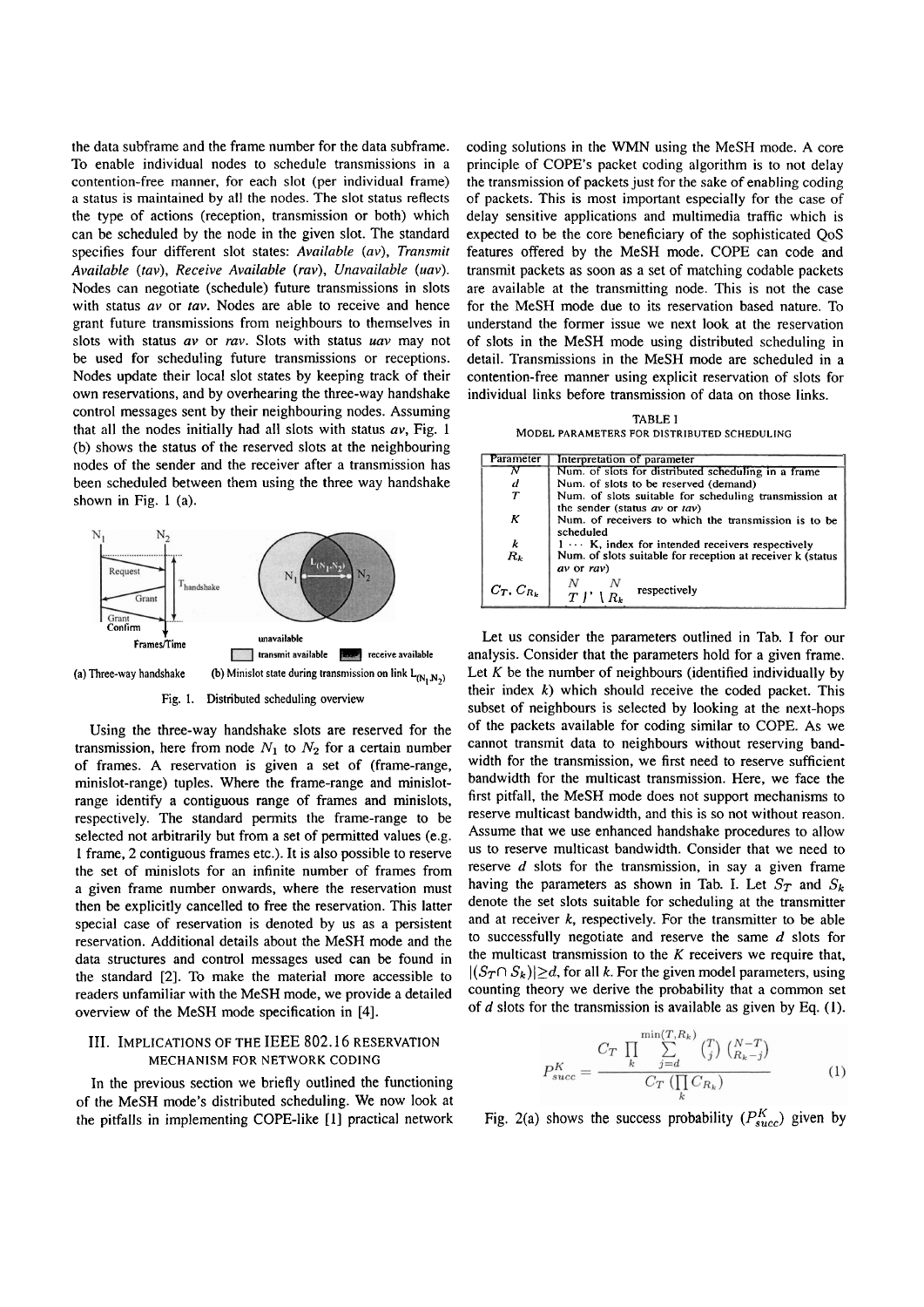

Fig. 2. Plots showing the probability of successfully reserving d slots in a given frame for simultaneous reception at K neighbouring nodes

Eq. (1) for a handshake with  $K=5$  neighbours for a demand (slots to be reserved) of 1 slot and 20 slots, respectively. The total number of slots per frame is 100. The X-axis shows the number of slots suitable for transmission at the transmitter. The y-axis shows the number of slots suitable for reception at the receiver(s). For enabling plotting, all the receiving neighbours are assumed to have the same number of slots suitable for reception. Fig. 2(b) shows the contour plots for  $P_{succ}^{K}$  showing the lower bounds beyond which  $P_{succ}^{K} \ge 0.9$ . Fig. 2(b) shows the contours for different demand levels (d), and different number of intended receivers  $(K)$ . After analyzing the figures and Eq. (1), we see that  $P_{succ}^{K}$  decreases drastically as soon as one of the transmitter or receivers has a low number of slots suitable for the intended communication in the given frame. Further, with increasing  $d$ , a large number of slots need to be free for the intended communication to be able to successfully negotiate and reserve slots with a high probability. For the same demand  $d$ , and for the given number of free slots at both the transmitter and receivers,  $P_{succ}^{K}$  decreases with an increase in the number of intended receivers  $K$ . In practice not all receivers share the same number of available slots, and even if a single receiver has a low number of slots suitable for reception  $P_{succ}^{K}$  will be very low. We can conclude that ondemand reservation of slots for network coding transmissions cannot be achieved with high success, which means that unlike COPE we need to set up the reservation for the multicast network coding transmission before we know that we have a set of packets which can be coded.

Another important aspect of the EEE 802.16 MeSH mode is the way the reservations are carried out. Nodes use the three-way handshake shown in Fig. 1 (a) to reserve bandwidth for links to individual neighbours. Nodes use MSH-DSCH messages containing requests, grants, and grant-confirmations to reserve a set of slots for the required transmission. In the above analysis we have computed the value for  $P_{succ}^{K}$  considering the entire range of available slots at the transmitter and all the receivers. However, due to message size restrictions. with the bandwidth request in a MSH-DSCH message, the transmitter can only advertise a subset of the slots suitable for transmission to the receivers. This effectively reduces the value of  $P_{succ}^{K}$  by reducing the number of slots available at

the transmitter for negotiating the reservation. However, a more important problem with multicast reservation is that each node maintains its own independent state for all the minislots, and the individual receivers for the multicast transmission do not have any idea about what slots are suitable at the other receivers and, hence, may issue grants for different slot ranges. Such disjoint grants mean that multiple transmissions are needed (one to each neighbouring node in the worst case), thereby defeating the very goal that the coded transmissions should be simultaneously received by multiple neighbours.

A further aspect to be considered by network coding solutions designed for the MeSH mode is the three-way handshake overhead. Each node may transmit the control messages (MSH-DSCH) for the three-way handshake only in slots in the control-subframe, which have been won by the node using the mesh election algorithm specified by the standard. Ref. **[3]** provides an analytical model for mesh election and analyzes the three-way handshake delay. Let the mean threeway handshake duration between transmitter *t* and receiver k be  $H<sub>k</sub><sup>t</sup>$ . The standard's scheduling constraints require that slots granted by the receiver may be used for transmission only after the three-way handshake is complete. Which means that is is only meaningful to grant slots in frames occurring after the completion of the three-way handshake. For a multicast handshake as required for network coding it implies that the nodes should start searching for the required  $d$  slots in frames after a duration  $T_H^K = \max_k (H_k^t)$ . Let  $P_i$  be the probability of successfully being able to reserve the required slots in frame *i* for the intended communication (i.e. given set of transmitter, receivers, and  $d$  required slots and  $N$  total slots in the frame). The mean number of frames that need to be considered starting from a given start frame to reach the first frame in which the demand can be satisfied is given by Eq. (2).

$$
F_{mean} = \sum_{n=1}^{\infty} n P_{(sf+n)} \prod_{j=1}^{n-1} (1 - P_{(sf+j)}) \tag{2}
$$

Where, **sf** is the number of the frame after completion of the multicast handshake. Hence, if the duration of a frame is *FD,* the mean waiting time before the reserved frame for the multicast transmission starting from the start of the multicast bandwidth reservation handshake is given by **Eq. (3).**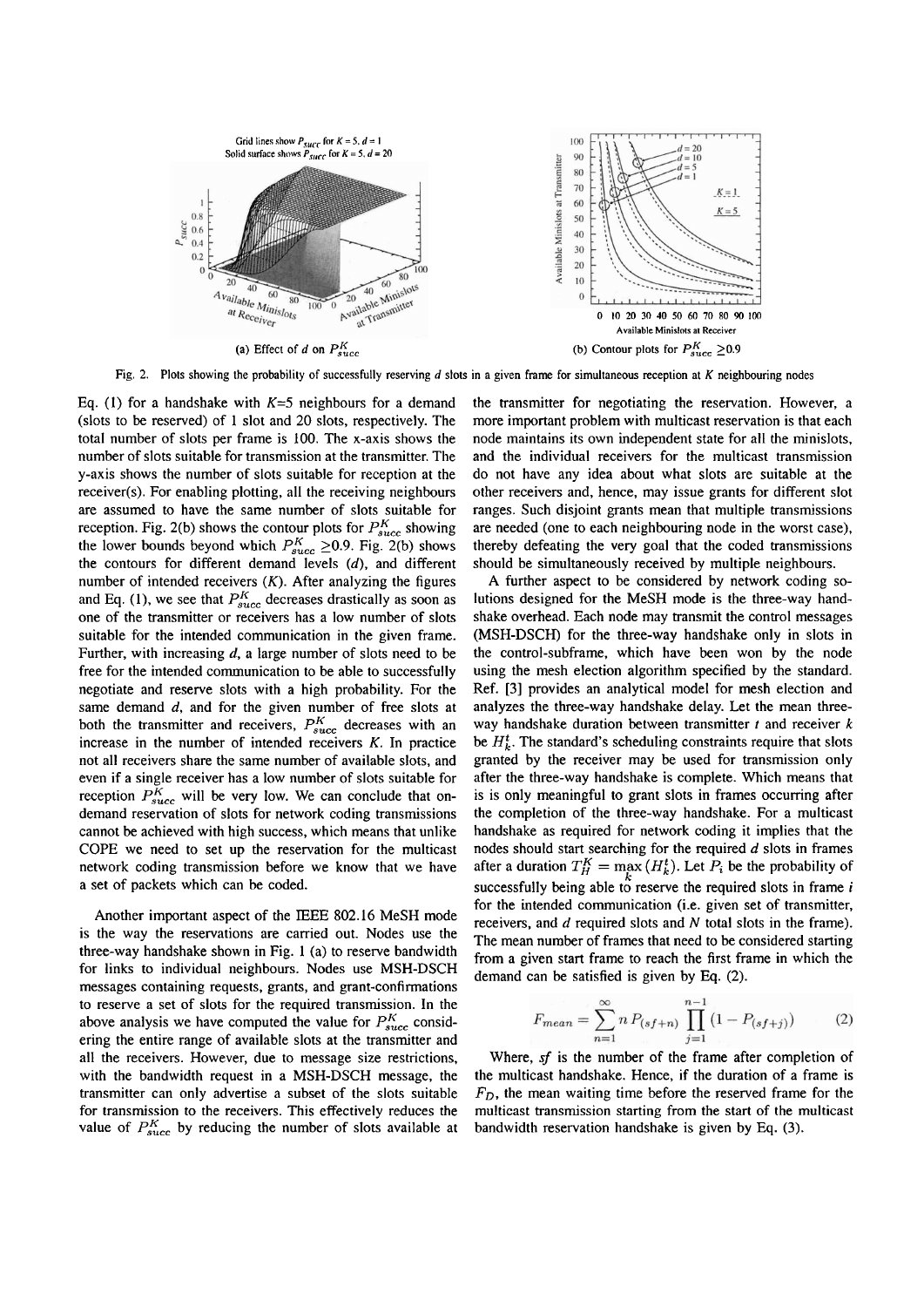$$
T_{mean} = T_H^K + F_{mean} F_D \tag{3}
$$

From the above analytical model we can obtain the following design criteria for network coding solutions for the EEE MeSH mode:

- . *Principle I:* On demand reservation of multicast slots, i.e. reserving slots after we have a set of packets for coding, is not feasible without high overhead, hence reservation of multicast slots should ideally be done a priori.
- . *Principle* 2: The higher the number of neighbours in the multicast reception set, the more difficult it is to get an agreement on a common set of slots for reception, especially in presence of background traffic and different number of available slots at the involved parties. The success probability of getting such a reservation in a given frame further diminishes with an increase in the demanded slots. Hence, the size of the receiver set should be kept as small as possible.
- . *Principle 3:* The three-way handshake delay combined with the overhead of reserving the required multicast slots mean that the number of such three-way handshakes required should be kept to a minimum. If possible, the handshake should optimize the probability of getting a successful multicast reservation.

#### IV. ENABLING WNC FOR **THE** IEEE **802.16** MESH

This section presents our solution to enable practical deployment of network coding in the IEEE **802.16** MeSH protocol stack. The presented solution is based on the design principles derived in Sec. 111. For the purpose of the current discussion we restrict the size of the set of receivers for each multicast transmission to two *(Principle* 2). 1.e. a node reserves bandwidth for simultaneous transmission of coded packets to at most two of its neighbours. Further, as seen in Sec. 11, our solution only uses persistent reservations for the multicast network coding transmissions. This means that a node reserves a comrnon set of slots for an infinite number of frames for transmission to two neighbours who are to receive the coded packets. The reservation remains valid till the reserving node explicitly cancels the reservation. This design choice of using only persistent resewations has as a background *Principle* 3 and reduces the number of three-way handshakes for multicast bandwidth reservation. Next our design needs to address *Principle 1.* To enable a priori reservation of bandwidth for network coding we need to be able to associate a figure of merit with the use of network coding at a given node. We next present an analytical model, which enables the quantification of the bandwidth savings'obtained in WMNs as those using the MeSH mode with TDMA used for scheduling transmissions.

*Definition 1: Degree of freedom of a slot:* We define the degree of freedom or scheduling freedom of a slot as the number of types of activities which may **be** scheduled in a particular slot given its current status. The degree of freedom of a slot is given by the function  $\lambda(s)$  where s is the slot status. We define  $\lambda(s)$  as follows:

$$
\lambda(s) = \begin{cases}\n2 & \text{iff } s \in \{av\} \\
1 & \text{iff } s \in \{tav, rav\} \\
0 & \text{iff } s \in \{uav\}\n\end{cases}
$$
\n(4)

The values for  $\lambda(s)$  reflect the scheduling possibilities a node has in a given slot. E.g. in slots with status *av* the node can either schedule a transmission or reception of data, i.e. it has two possibilities, hence,  $\lambda(av)=2$ . From the above we can define similarly the degree of freedom of the WMN for a given range of frames as the summation of  $\lambda(s)$  for all *s* at all the nodes in the network. The total degree of freedom reflects the capability to set up additional transmissions in the WMN.



**Fig. 3. Distribuied scheduling concept and network topologies used for the simulaiion study** 

We use the above measure as an aid to decide when to deploy network coding in the network. Consider Fig. 3 (a). We have three nodes  $(N_1, N_2, T_1)$  and two links  $(L_1, L_2)$ on which we focus in the network. The circles depict the reception ranges for transmissions by nodes at the centre of the circle.  $NB(X)$  represents the set of neighbouring nodes of node *X.* We can now define the cost of a transmission on a link L by  $\mu(L,n)$  as the loss in degree of freedom of the network for the range of frames for which the *n* slots are reserved for transmissions on link L. E.g. assume that *n* slots are reserved for transmission on link *L1* in Fig. 3 (a), and also assume that all the nodes have the slots with status *av* before the transmission is scheduled. Then the cost of the transmission:  $\mu(L_1, n) = n \left( |NB(N_1)| + |NB(T_1)| \right)$  (as a change to status *rav,* or *tav* from *av* corresponds to a cost of **<sup>1</sup>**degree of freedom per slot per node, and a change to status *uav* corresponds to a cost of **2** degrees of freedom per slot per node). Similarly  $\mu(L_2, n) = n (|NB(N_2)|+|NB(T_1)|)$ . Thus the total costs for the two transmissions gives  $C_{forwarding} =$  $\mu(L_1, n) + \mu(L_2, n)$  (where, for simplifying the computations, the cost of a set of transmissions is defined as the sum of the cost of the individual transmissions). Let us now look at replacing the above two transmissions via a multicast transmission on links  $L_1$  and  $L_2$  simultaneously using network coding. Assume that to code data in both directions transmitted within *n* slots; due to the additional coding overhead  $n + \epsilon$ slots are needed to be resewed for the multicast transmission. This the cost for the multicast coded transmission:  $C_{coding}$  $\mu(L_1, L_2, n+\epsilon) = (n+\epsilon) (|NB(N_1)|+|NB(N_2)|+|NB(T_1)| |NB(N_1) \cap NB(N_2)|$ ). Now, the gain in the scheduling degrees of freedom in the WMN =  $C_{forwarding}$ - $C_{coding}$ .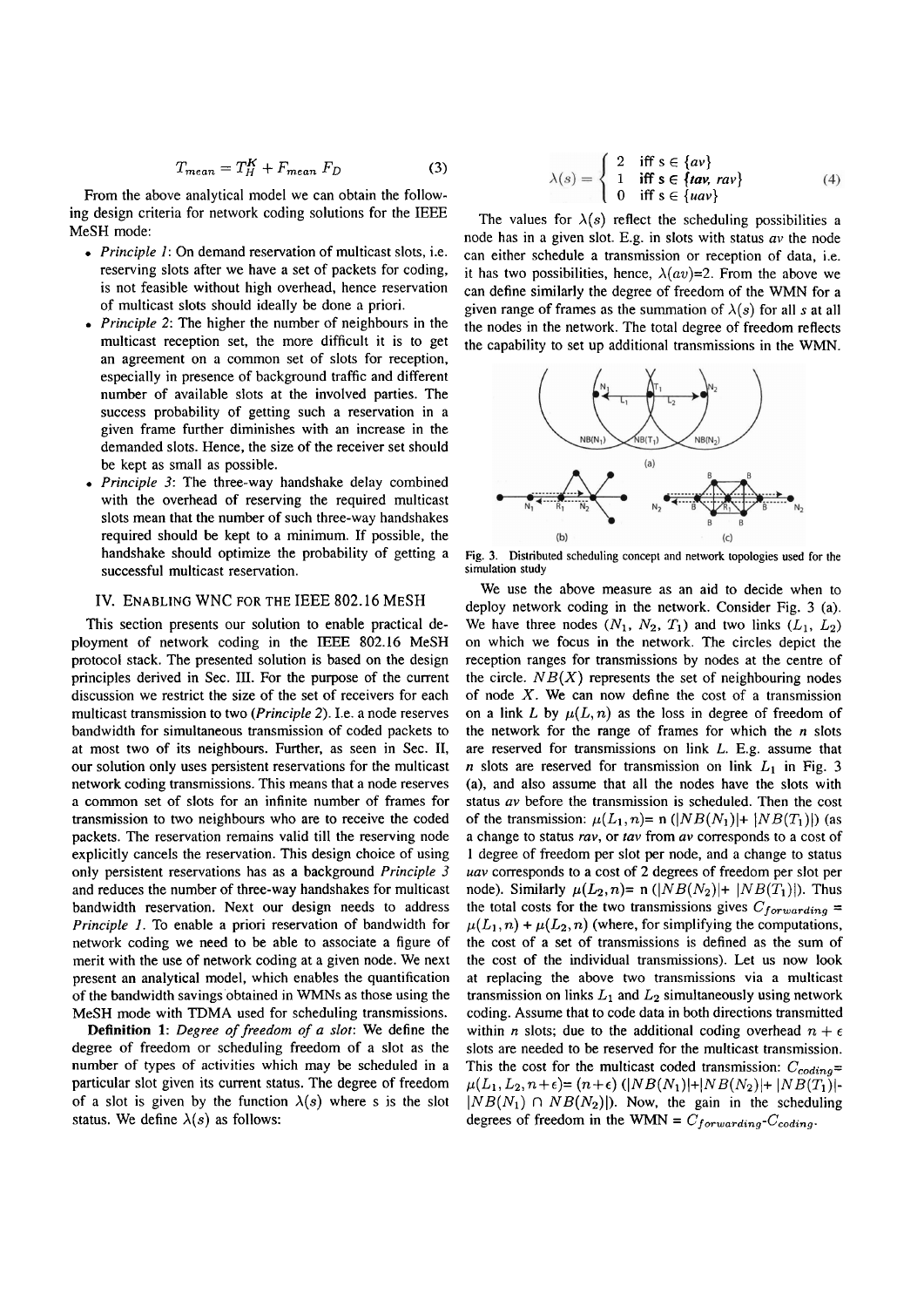The nodes in the 802.16 WMN can choose to deploy network coding and persistently reserve multicast bandwidth only if the gain obtained is positive. What now remains is the choice for  $n$ , i.e. how many slots should be reserved. For this purpose we use the running average of the required bandwidth (in slots per frame) for the data cross flows (e.g. in Fig. **3** (a) the cross flows at node  $T_1$  are the packets from  $N_1$  to be forwarded to  $N_2$  and vice versa).

We now consider the policies for reserving slots for network coding with the help of the above example. We again refer to Fig. 3 for our example. Once the cross-flows  $N_1$  to be forwarded to *N2* and vice versa are detected and are stable at node  $T_1$ , the node can compute the gain obtained for deploying network coding for the flows in question and replacing the two transmissions on links  $L_1$  and  $L_2$  with a single multicast transmission. Here, let  $s(L_1)$  and  $s(L_2)$  denote the sets of n slots reserved for the unicast transmissions on links *L,* and  $L_2$  respectively. Node  $T_1$  may now, as usual select a set of suitable slots still free and use these to reserve  $n + \epsilon$  slots for the multicast coded transmission to nodes  $N_1$  and  $N_2$ . However, with increasing traffic (either the cross flows, or other unrelated background traffic) the number of slots additionally available reduces and this implies that the probability of successfully reserving multicast bandwidth decreases as shown in Sec. **111.** To avoid this we introduce the novel slot allocation strategy termed as *replacement strategy* here. The core idea is to consider the reuse of the slots already reserved for transmission to the nodes  $N_1$  and  $N_2$  in addition to the additionally available slots at the transmitter to negotiate and reserve a common set of slots for transmission to neighbours  $N_1$  and  $N_2$ . To enable this in addition to the available slots at the transmitter, the sets  $s(L_1)$  and  $s(L_2)$  are also sent with the request for multicast bandwidth by node  $T_1$ . Nodes *N1* and *N2* may then use these slot ranges for the grant if reception is allowed by the current network schedule in these slots. The additional range of slots available for the grants increases the probability of successful reservation of the multicast bandwidth. Here, we see that  $N_1$  is guaranteed to be able to receive in slots  $s(L_1)$  and  $N_2$  is guaranteed to be able to receive in slots  $s(L_2)$ . Thus, in the best case the multicast handshake is now reduced to the case of a unicast handshake thereby further increasing the probability of successful reservation (Principles 2.3). Readers interested in the exact implementation details and extensions to the MeSH mode (the control messages and extensions to the three-way handshake) can find them in [5].

#### V. **PERFORMANCE EVALUATION**

We implemented the proposed network coding extensions into an extended version of the JiST/SWANS [6] simulator comprising an implementation of the MeSH mode. In this section we present a proof-of-concept for the proposed network coding solutions and evaluate selected aspects of our proposed solutions. Consider the network topology shown in Fig. **3** (b). We set up data cross flows as shown by the arrows in the figure between the nodes *N1* and *N2,* with data flows generating 100 packets per second with each packet of size 600 bytes. Network coding is deployed at node *R1.* The goal here is to measure the gain which is obtained using network coding. To avoid influence of background traffic in this experiment there is no other data traffic other than the two flows mentioned above. To compare the results with standard forwarding (i.e. no network coding) we repeat the above experiment with network coding disabled. Fig. 4 shows the simulation results obtained for a frame for the System operating in the steady state, i.e. for the case of network coding being enabled, a frame after which the bandwidth for network coding has been reserved. For the selected network parameters the traffic demand was equal to seven slots per flow where the total number of slots in the frame was 98. On the right side we can see the difference in the scheduling degrees of freedom available in the WMN with and without network coding being enabled. This difference is seen as the gain via deployment of network coding in the network. We see that even for a small and not so dense network deploying network coding increases the scheduling degrees of freedom allowing the WMN to schedule additional traffic in the slots freed. We also analyze the distribution of the slot states in the network in operation at the steady state with and without network coding.



**Fig. 4. Comparative analysis of network coding vs. standard forwarding** 

One can see that using network coding increases significantly the number of slots with status av which permits the maximum degree of freedom for a large number of slots, which in **turn** increases the WMN's possibilities for scheduling additional traffic.

We next evaluate and compare the two bandwidth reservation/allocation schemes outlined by us in Sec. IV for multicast transmissions. For this experiment we use the network topology in Fig. **3** (C). We Set up two cross flows as shown by the arrows in the figure each flow generating 100 packets per second with packet size 600 bytes. Between the nodes labelled B in Fig. 3 (c) and between node  $R_1$  and nodes B we set up random traffic flows. We repeat the experiment for increasing number of background flows and traffic. The goal of the random traffic is to influence the availability of slots in the neighbourhood of node *R1* which has network coding deployed. Fig. 5 shows the variance in the number of slots available for usage by the two schemes, namely the strategy of allocating only additional free slots for scheduling the multicast transmission (new allocation strategy) or the policy of additionally allowing the conversion of unicast reservations into multicast reservations (replacement strategy).